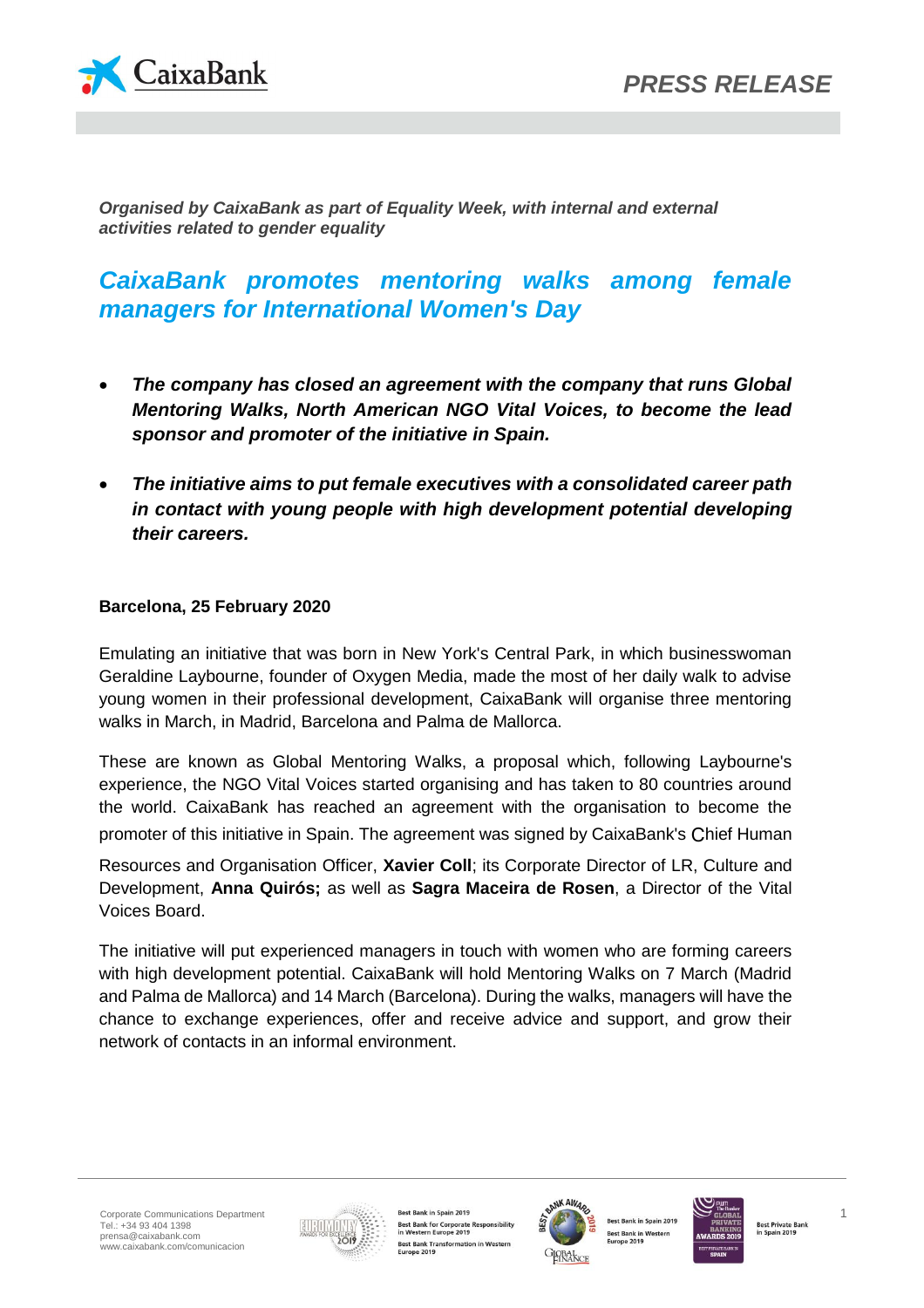

Both women and men in management positions across the CaixaBank group will attend the event, as well as from other collaborating businesses, such as Microsoft, SegurCaixa-Adeslas, Securitas Direct and AED.

The Mentoring Walks form part of Equality Week (from 2 to 8 March), seven days in which CaixaBank will organise internal and external activities to celebrate International Women's Day (8 March), all aimed around building awareness of the importance of diversity and equality in companies and society. For example, conferences and debates will take place in the main branches of CaixaBank, and materials will be distributed that reflect upon the changing traditional roles of women and men.

## **Hilary Clinton and Madeleine Albright, promoters of Vital Voices**

The global Vital Voices movement was born from the efforts of one woman to share her knowledge and experience with other women who aspire to become leaders in their professional development. Geraldine Laybourne, CEO and founder of Oxygen Media, used her daily walk across Central Park to enable these encounters.

Thanks to the success of this simple formula, she decided to organise walks in major cities across the US to highlight the importance of mentoring, and to facilitate access to the country's most successful women, who shared their experiences and advice with promising young women.

What started as a personal commitment has become a global movement thanks to the momentum of Vital Voices Global Leadership, an organisation founded in 1997 with a view to identify women who are making progress in communities across the world, join forces with them and push them into making their projects a reality. Prominent women such as Hilary Clinton and Madeleine Albright have supported the initiative.

In 2008, Global Mentoring Walks started to be recognised across the world, and since then more than 550 walks have been held in 80 countries. These mentoring events seek to demonstrate the importance of female leadership and their participation in society; instil the value of mentoring among emerging leaders so they can transmit it to future generations; and provide new generations of women with the guidance they need to meet their objectives.

## **Wengage, CaixaBank's commitment to equality**

CaixaBank's Wengage diversity programme is a cross-disciplinary project carried out across all areas of CaixaBank, based on meritocracy and the promotion of equal opportunities, which works to foster and visualise gender, functional and generational diversity. Wengage includes internal measures to promote flexibility and work-life balance, training, and female mentoring



Best Bank in Spain 2019 Best Bank for Corporate Res<br>in Western Europe 2019 sibility Best Bank Transformation in Western<br>Europe 2019



nk in Spain 201 lest Bank in West<mark>e</mark><br>:urope 2019



2